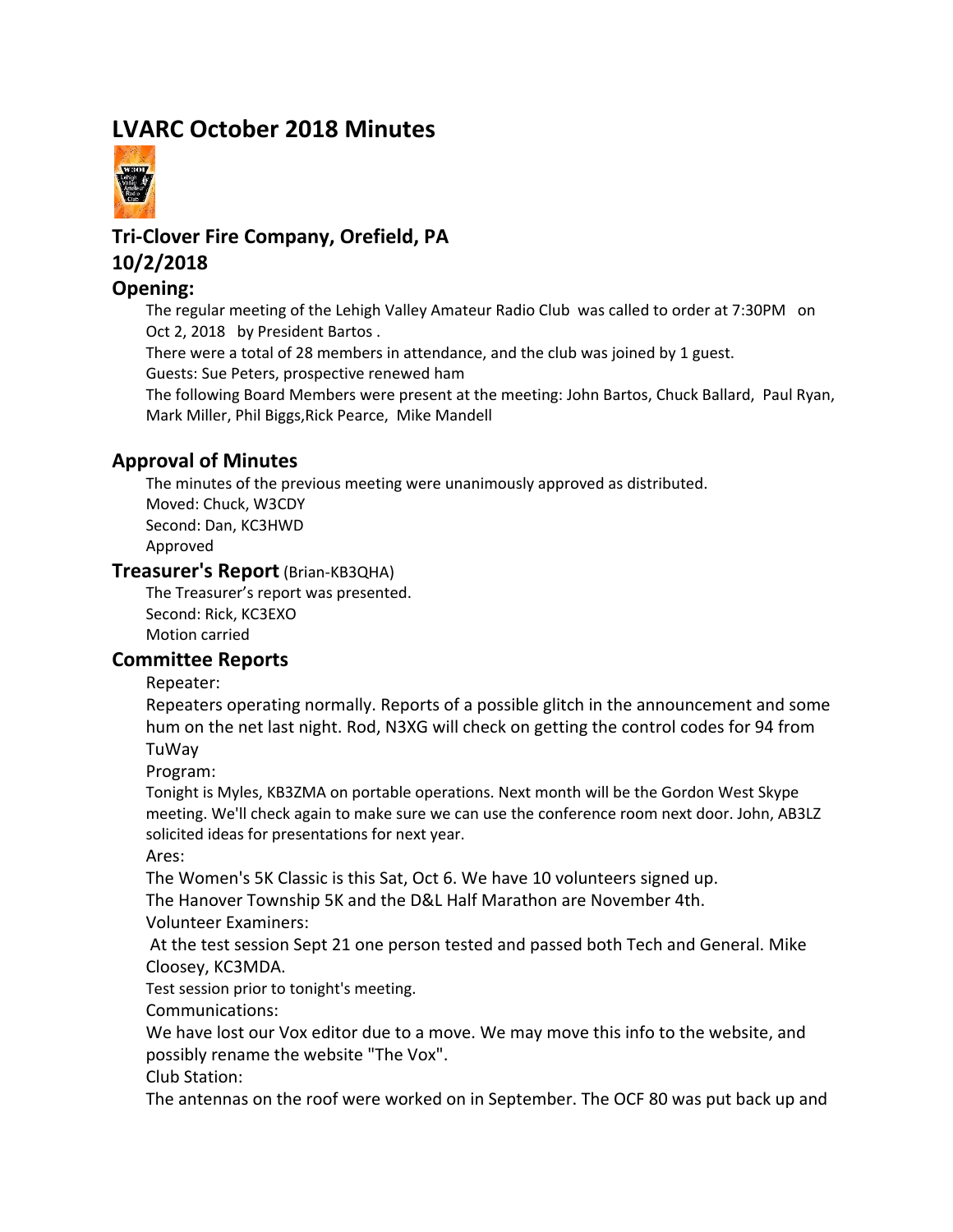is working, and the UHF/VHF antenna was reinforced. The pneumatic mast was picked up. It has a mount for interior mounting through a roof. It extends to 34 feet. The trailer committee is looking at the details of installation and what fittings, compressor, etc. we may need.

#### **Old Business:**

None

#### **New Business:**

Club Nominations for 2019. Nominations opened Rod, N3XG Second, Rick KC3EXO **Presiden**t: John, AB3LZ (Accepted) Chuck, W3CDY (declined) **Vice President**: Chuck, W3CDY (accepted) **Secretary**: Phil, KB3HMK (accepted) **Treasurer**: Paul, N0KIA (accepted) Don, N0VGA (declined) **Board of Governors (need 5):** Rick, KC3EXO (accepted) Matt, KB3UZE (accepted) Myles, KB3ZMA (accepted) Doug, N3WGH (tentative) Don, N0VGA (accepted) Gary, W3GRD (accepted) Mark, AK3M (accepted) Steve, W3TNT (accepted) Rod, N3XG moved to suspend nominations until November Second, Chuck W3CDY Paul, N0KIA, suggested a modification to the Club Constitution to impose term limits in order to prevent officers from being stuck in a position too long. Mark, AK3M got a call from a ham who tested with us trying to get rid of an old piece of

equipment to donate. Mark has pictures.

## **Good of the Order:**

Last weekend the club participated in the Prepare Parkland event with the club trailer. Paul, N0KIA passed out club logo pens.

Phil showed an eBay powerpole crimper he got at a good price.

We need a volunteer for snacks next month.

### **Sick Report:**

None

### **New Member Applicants:**

None

#### **Adjournment:**

Meeting was adjourned at 8:22PM Moved: Rod, N3XG Seconded: Chuck, W3CDY